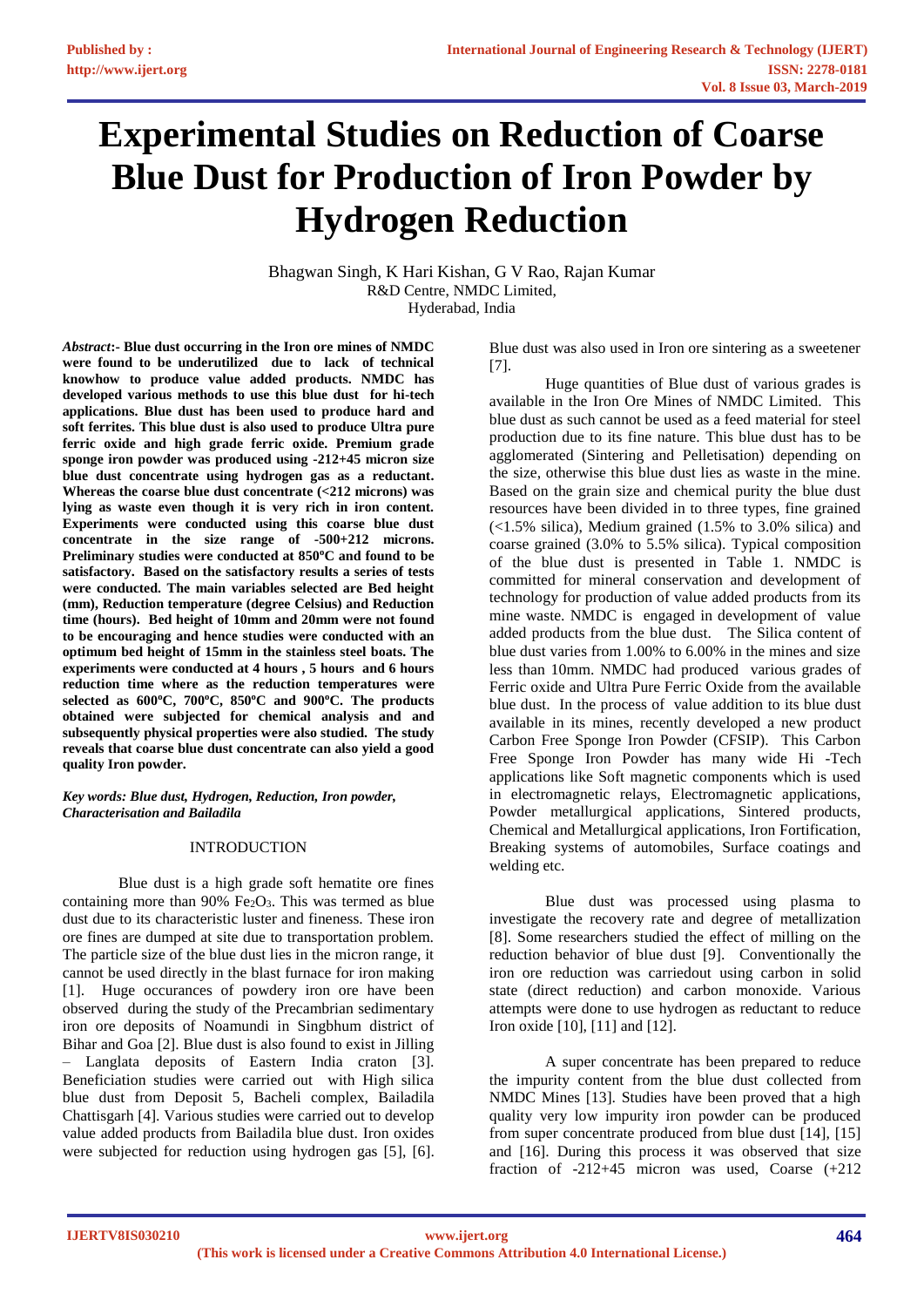micron) and ultra fine (-45 micron) were not used even though it is very high quality and low impurities [14, 15 and 16]. This paper focuses on the reduction of coarse

super concentrate  $(-500+212)$  microns) and to produce carbon free coarse iron powder by using hydrogen as reductant.

| Constituent      | Assay percent |                   |                   |
|------------------|---------------|-------------------|-------------------|
|                  | Fine Grained  | Medium<br>grained | Coarse<br>grained |
| Fe               | 69.00         | 67.80             | 65.34             |
| SiO <sub>2</sub> | 1.00          | 2.16              | 5.40              |
| $Al_2O_3$        | 0.20          | 0.60              | 0.60              |
| <b>LOI</b>       | 0.18          | 0.38              | 0.29              |
| P                | 0.010         | 0.015             | 0.010             |
| S                | Traces        | <b>Traces</b>     | Traces            |
| -150 micron      | 68.90         | 54.90             | 47.90             |

|  | Table 1. Typical composition of blue dust from Bailadila Sector |  |  |
|--|-----------------------------------------------------------------|--|--|

### EXPERIMENTAL SET UP

The furnace used for the tests, consists of preheating zone, reduction zone and cooling zone. It has a sample pushing arrangement and the same can be pushed up to a length of 500mm max. The sample is taken in stainless steel (SS) boat and pushed inside the furnace by placing them on a silicon carbide refractory brick. Dummy bricks are used to push and place the sample at desired zones. Initially samples are placed in pre-heating zone for at least 30 min so as to release moisture content if any; Thereafter, samples are sent to reduction zone where temperature can be raised up to  $1100\degree C$ , depending on the requirement. The parameters such as temperature, quantity of sample, retention time etc; are set based on the type of material reduced.

Furnace has an arrangement of supplying inert gas  $(N_2)$  and reducing gas  $(H_2)$  through separate pipe lines with flow meters and control valves. Furnace is heated in the presence of Nitrogen gas for at least an hour after achieving a temperature of about  $550-600^{\circ}$ C before injection of Hydrogen gas at desired reduction temperature. However, Nitrogen gas shall be continued at lower flow rate along with Hydrogen gas.

After completion of the reduction of samples at set parameters, stainless steel boats are pushed in to cooling zone where the samples get cooled to about  $60-80^{\circ}$ C to prevent re-oxidation. The photograph of air tight furnace used for reduction of coarse blue dust using hydrogen is shown at figure.1. The sample movement in the furnace during and after reduction is shown in figure 2.

The samples are then removed from the furnace and subjected for various characterisation studies like loss in weight, physical, chemical properties, Microscopic examination (SEM) etc..



Fig. 1. Furnace used for reduction of coarse blue dust.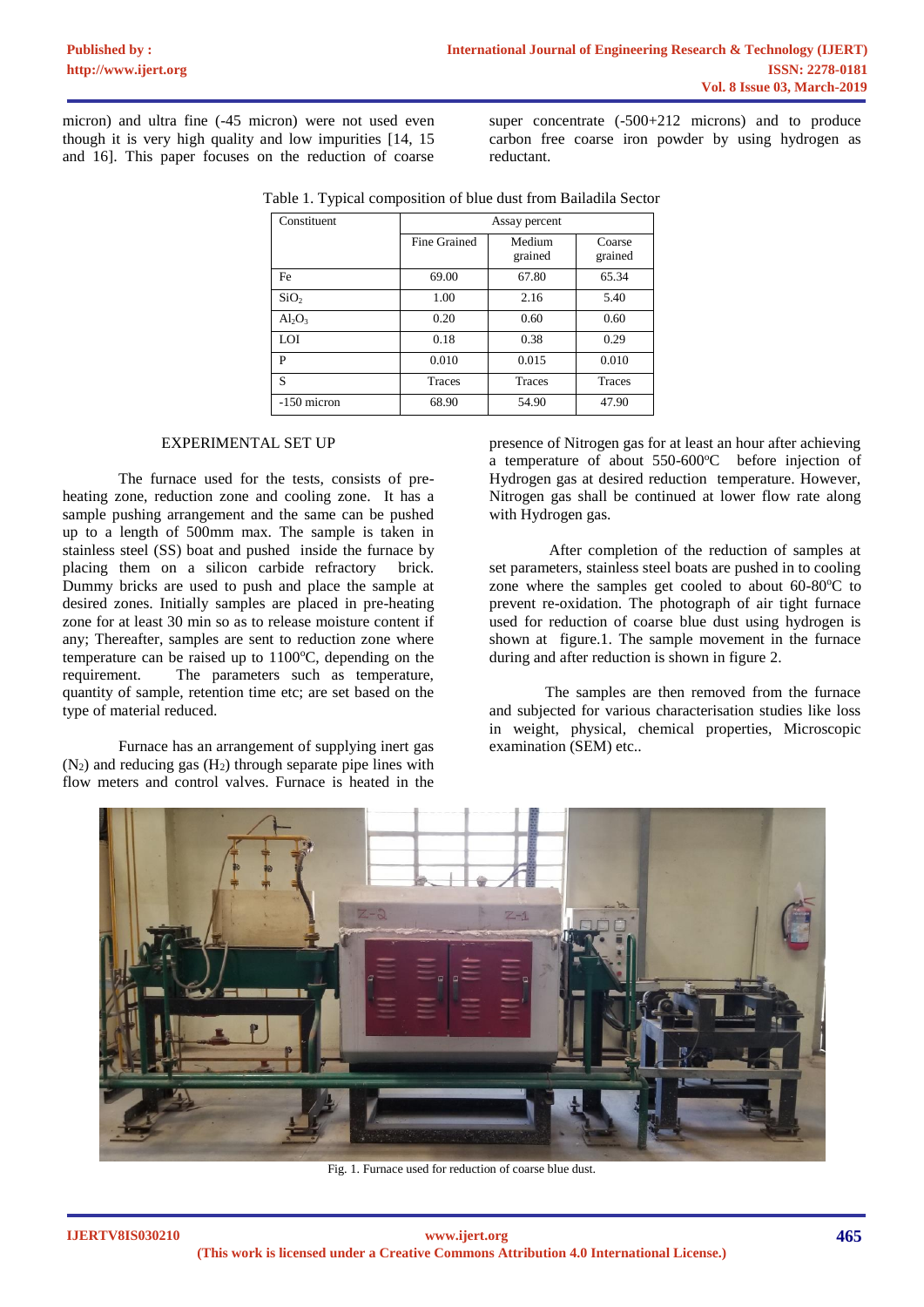### *The sample*

The blue dust available in the mines cannot be used as such as feed material for carbon free sponge iron production and it requires very high grade feed material. The feed material should not contain more than 0.30 % Silica  $(SiO<sub>2</sub>)$  and Fe  $(T)$  should be 98.50. Super grade blue dust concentrate has been produced [12]. The concentrate

was screened and a size range of  $-500+212$  micron has been separated. This size product was subjected for experimentation to produce carbon free sponge iron powder. The chemistry of sponge iron powder is given at Table 2. Scanning Electron Microscope (SEM) images of coarse blue dust are shown as Fig. 4 (a and b).

|  |  | Table 2. Chemistry of super concentrate (-500+212 micron) |
|--|--|-----------------------------------------------------------|
|  |  |                                                           |

| Constituent                    | Assay percent |
|--------------------------------|---------------|
| Fe $(T)$                       | 69.80         |
| Fe <sub>2</sub> O <sub>3</sub> | 98.90         |
| FeO                            | 0.10          |
| SiO <sub>2</sub>               | 0.30          |
| $Al_2O_3$                      | 0.10          |
| P                              | Traces        |
| S                              | <b>Traces</b> |
| LOI                            | 1.20          |

# EXPERIMENTAL RESULTS

Experiments were conducted in the airtight furnace shown in Fig. 1. All the experiments were conducted with a sample bed height of 15mm. Around 140 grams of sample was taken in a stainless steel boat and experiments were carried out at 600°C, 700°C, 850°C and 900°C for a time of 4 hours, 5 hours and 6 hours.

Experiments were conducted as per the process described at experimental set up. After the completion of experiment the samples were taken out carefully and final weights were recorded. Degree of reduction was calculated as per standards. Apparent density was determined using the standard procedure. All the samples were cooled and characterized for Fe  $(T)$ , Fe (Metallic), FeO and SiO<sub>2</sub>. The experimental results were shown in table 3.



Fig. 3. SEM image of coarse blue dust (a and b) (-500+212 micron)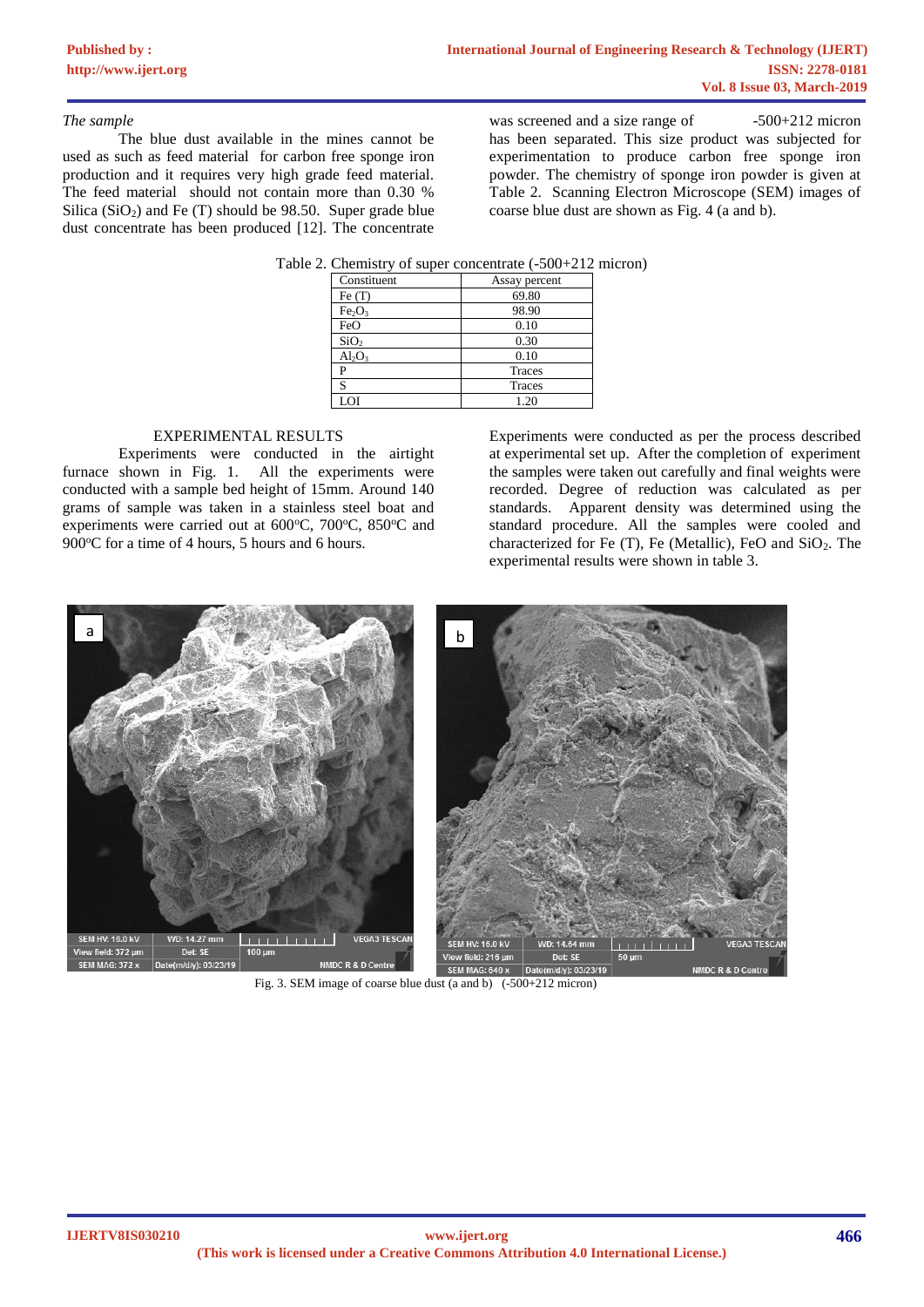### Table 3. Experimental results

| S1. | Bed<br>height | Time      | Temp      | %Degree of |                     |       |       |       |                  |
|-----|---------------|-----------|-----------|------------|---------------------|-------|-------|-------|------------------|
| No  | (mm)          | (minutes) | $({}^oC)$ | Reduction  | Apparent<br>Density | Fe(T) | Fe(M) | FeO   | SiO <sub>2</sub> |
|     |               |           |           |            |                     |       |       |       |                  |
|     | 15            | 300       | 600       | 46.53      | 2.36                | 76.80 | 22.80 | 38.07 | 0.26             |
| ◠   | 15            | 300       | 700       | 58.42      | 1.88                | 83.20 | 27.40 | 68.42 | 0.36             |
| 3   | 15            | 360       | 700       | 68.87      | 1.88                | 86.40 | 52.80 | 42.70 | 0.20             |
| 4   | 15            | 240       | 850       | 79.10      | 1.96                | 89.10 | 60.70 | 36.14 | 0.20             |
|     | 15            | 300       | 850       | 83.16      | 1.94                | 91.40 | 70.80 | 24.69 | 0.19             |
| 6   | 15            | 360       | 850       | 90.54      | 1.94                | 94.40 | 80.20 | 23.60 | 0.27             |
|     | 15            | 240       | 900       | 88.86      | 1.90                | 93.20 | 74.60 | 22.63 | 0.20             |
| 8   | 15            | 300       | 900       | 94.55      | 1.96                | 95.60 | 85.40 | 13.12 | 0.16             |
| Q   | 15            | 360       | 900       | 98.25      | 1.96                | 98.25 | 91.20 | 3.86  | 0.29             |

#### **DISCUSSION**

#### *Effect of temperature on degree of reduction:*

Effect of temperature on degree of reduction was studied between 700 $^{\circ}$ C, 800 $^{\circ}$ C and 900 $^{\circ}$ C at 5 hours and 6 hours reduction time. A graph was plotted as shown in the fig. 4. In both the cases (5 hours and 6 hours) as the temperature increased the degree of reduction increased. Both the lines are parallel to each other up to 850°C and then the degree of reduction increased rate increased as the distance between the lines decreased. In this, the highest degree of reduction  $(98.25%)$  was attained at  $900°C$  after 6 hours of reduction, whereas lowest degree of reduction  $(58.42 \%)$  obtained at  $700^{\circ}$ C after 5 hours of reduction.

#### *Effect of reduction time on degree of reduction:*

Degree of reduction was studied at three time intervals  $(4, 5 \text{ and } 6 \text{ hours})$  and at two temperatures  $(850^{\circ}$ C and 900°C). The effect of reduction time on degree of reduction is shown in Fig. 5. This shows that the highest degree of reduction will be obtained at 6 hours reduction time and 900°C temperature for this particular coarse blue dust sample.



Fig. 4. Effect of temperature on degree of reduction at 5 hours 6 hours reduction time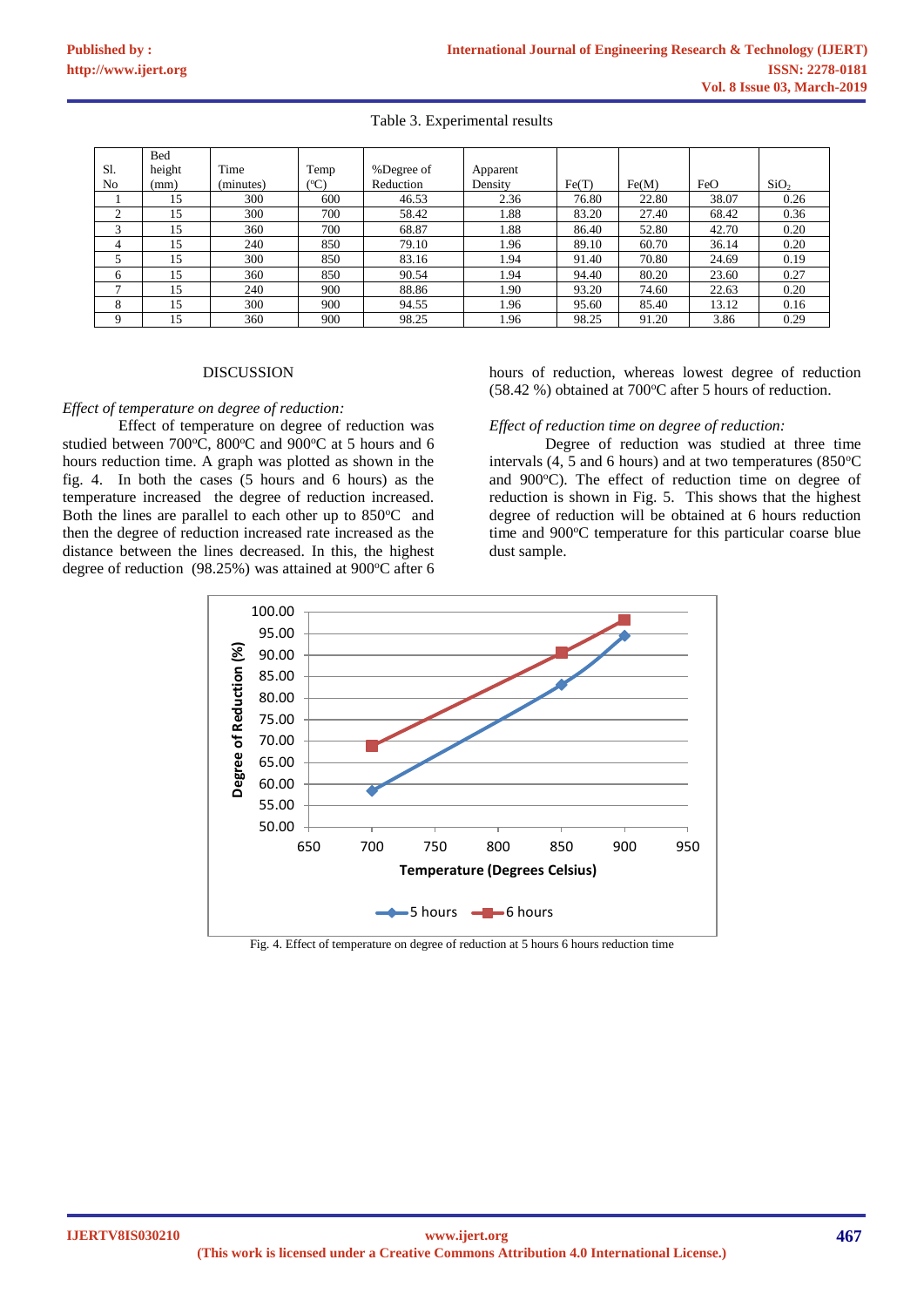

Fig. 5. Effect of reduction time on degree of reduction at  $850^{\circ}$ C and  $900^{\circ}$ C temperature

#### *Variation of Fe (Total), Fe (Metallic) and FeO:*

As the reduction experiments were completed, the sample was subjected for chemical analysis. Fe(Total), Fe(Metallic) and FeO were found using Volumetic method, whereas  $SiO<sub>2</sub>$  was determined using gravimetic method and Al2O<sup>3</sup> by Induction coupled Plasma method. The results were shown in Fig. 6. It was observed that Fe(T) and Fe(Metallic) were increased as the degree of reduction increased whereas FeO increased from 38.07 to 68.42

(around 60% reduction) and then gradually decreased to 3.86 at 98.25% reduction. The Fe (T), Fe (Metallic) and FeO varied between 76.80 to 97.20%, 22.00 to 91.20% and 3.86 to 68.42% respectively. The degree of reduction increased from 44.90 to 98.25%. The apparent density of the sponge iron produced varied between 1.88 to 2.36. From the table 3, it can be observed that the  $SiO<sub>2</sub>$  varied between 0.10 to 0.36%.



Fig. 6. Variation of Fe (T), Fe (M) and FeO with degree of reduction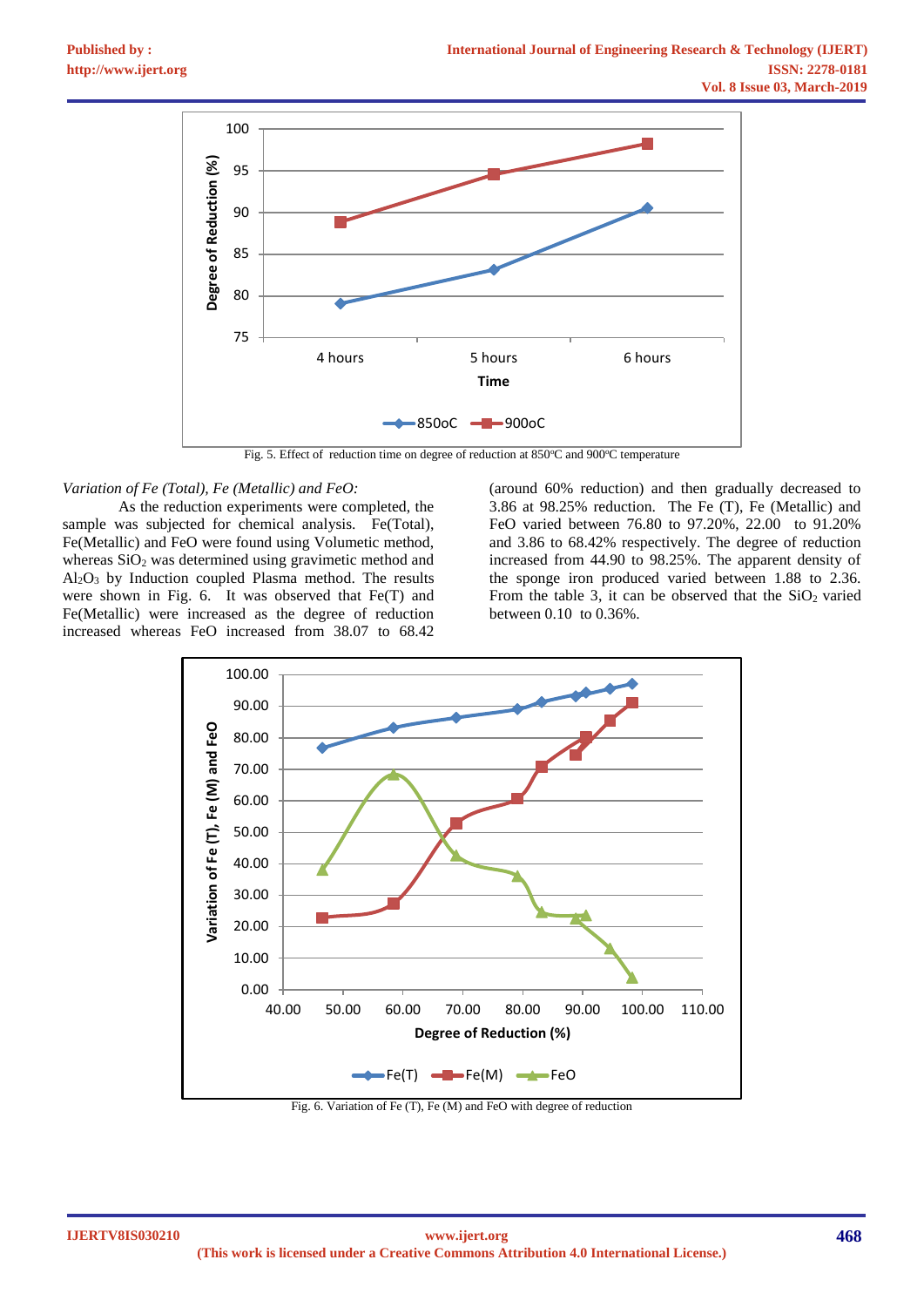# **[Published by :](www.ijert.org)**

## *Characterisation of Final Product*

The chemical analysis of the final product was determined using standard methods (Volumetic, Gravimetric and Induction coupled Plasma). Iron content is greater than 99.20. The chemistry of the final product is shown in table 5. SEM images of coarse iron powder were taken and presented as Figure 7.



| Fig. 7. SEM image of reduced iron powder $(-500+212 \text{ micron})$ |  |
|----------------------------------------------------------------------|--|
|----------------------------------------------------------------------|--|

| Table 5. Chemistry of Carbon free coarse sponge iron powder produced. |  |
|-----------------------------------------------------------------------|--|
|                                                                       |  |

| Chemistry        | Assay percent |
|------------------|---------------|
| Fe               | >99.20        |
| SiO <sub>2</sub> | 0.24          |
| $Al_2O_3$        | 0.05          |
| Carbon           | < 0.0075%     |
| Sulphur          | Traces        |
| Phosporus        | <b>Traces</b> |
| Oxygen           | 0.20%         |
| Acid insolubles  | 0.40%         |

The physical properties of the reduced iron powder were found using standard methods. The average particle size and specific surface area found to be 300.7 microns and 722 m2/kg respectively. The apparent density and tap density were found to be 1.70 to 2.40 and 2.70 respectively. The flow rate of the powder is found to be 20 to 35 sec/50grams.

#### **CONCLUSIONS**

Super concentrate of coarse blue dust (-500+212 micron) assaying around 69.80% Fe with less than 0.50% impurities  $(SiO<sub>2</sub>+Al<sub>2</sub>O<sub>3</sub>)$  was subjected to reduction using hydrogen gas. The bed height of the sample is taken as 15mm as it yielded good results. Experiments were conducted at  $600^{\circ}$ C,  $700^{\circ}$ C,  $850^{\circ}$ C and  $900^{\circ}$ C temperature and 4 hours, 5 hours and 6 hours reduction time. At low temperature (600 $^{\circ}$ C) and lower reduction time (4 hours) the degree of reduction is very less (44.90%), whereas at higher temperature (900 $\degree$ C) and higher reduction time (6

hours) the degree of reduction is very high (98.25%). The apparent density of the coarse iron powder produced varied between 1.88 to 2.36. The total iron content (Fe  $_{\text{Total}}$ ) is found to be lowest (76.80%) at a temperature of  $600^{\circ}$ C and at a reduction time of 5 hours. The highest total iron content (98.25%) was observed when the sample was subjected to 900°C and reduction time of 6 hours. The lowest metallic iron (22.80%) was obtained at a temperature of  $600^{\circ}$ C and at a reduction time of 5 hours. As the degree of reduction increased from 44.90% to 98.25%, the FeO content continuously decreased.

The coarse iron powder produced using hydrogen as reductant analysed greater than 99.20% Fe. The average particle size and specific surface area found to be 300.7 microns and  $722 \text{ m}^2/\text{kg}$  respectively. The apparent density and tap density were found to be 1.70 to 2.40 and 2.70 respectively. The flow rate of the powder is found to be 20 to 35 sec/50grams.